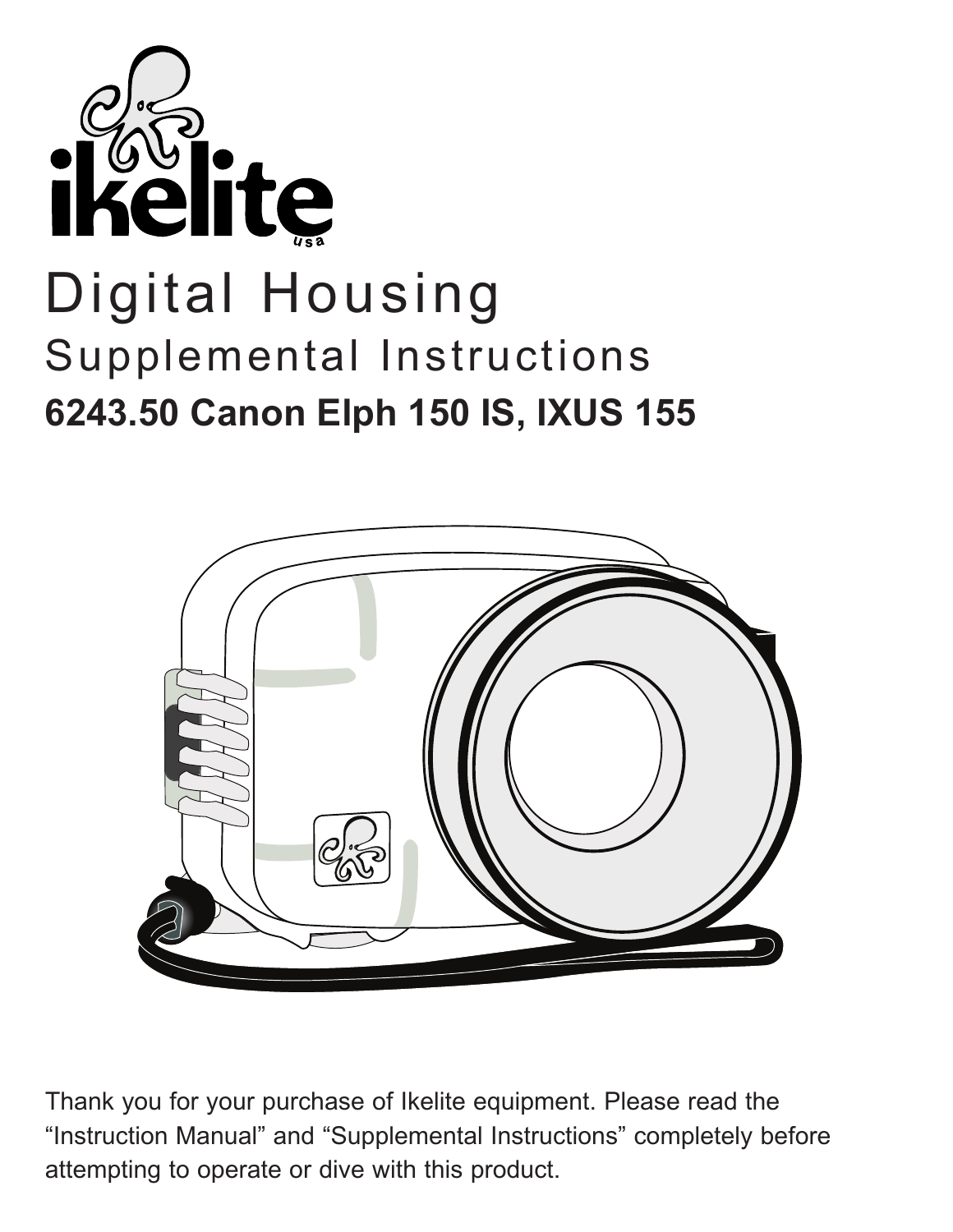## **Supplied Accessories**

- 0200.08 Vinyl Port Cover
- 0321.10 Safety Lanyard
- Flash Diffuser
- Flash Deflector
- 0184.1 Silicone Lubricant
- Extra Control Tips and Sleeves

## **Housing Specifications**

|                                       | BuoyancySlightly positive in freshwater                     |
|---------------------------------------|-------------------------------------------------------------|
| Depth Rating 200 ft (60 m)            |                                                             |
| Built-in Flash Yes                    |                                                             |
| Strobe ConnectionSlave or Fiber Optic |                                                             |
| Main O-Ring 0132.45                   |                                                             |
| Port O-Ring 0103                      |                                                             |
| Port Outer Diameter 3.9" (99 mm)      |                                                             |
| Use 46mm LensesNo                     |                                                             |
|                                       | Use 67mm LensesMacro lenses only with 9306.82 Macro Adapter |
| Use Bayonet Lenses No                 |                                                             |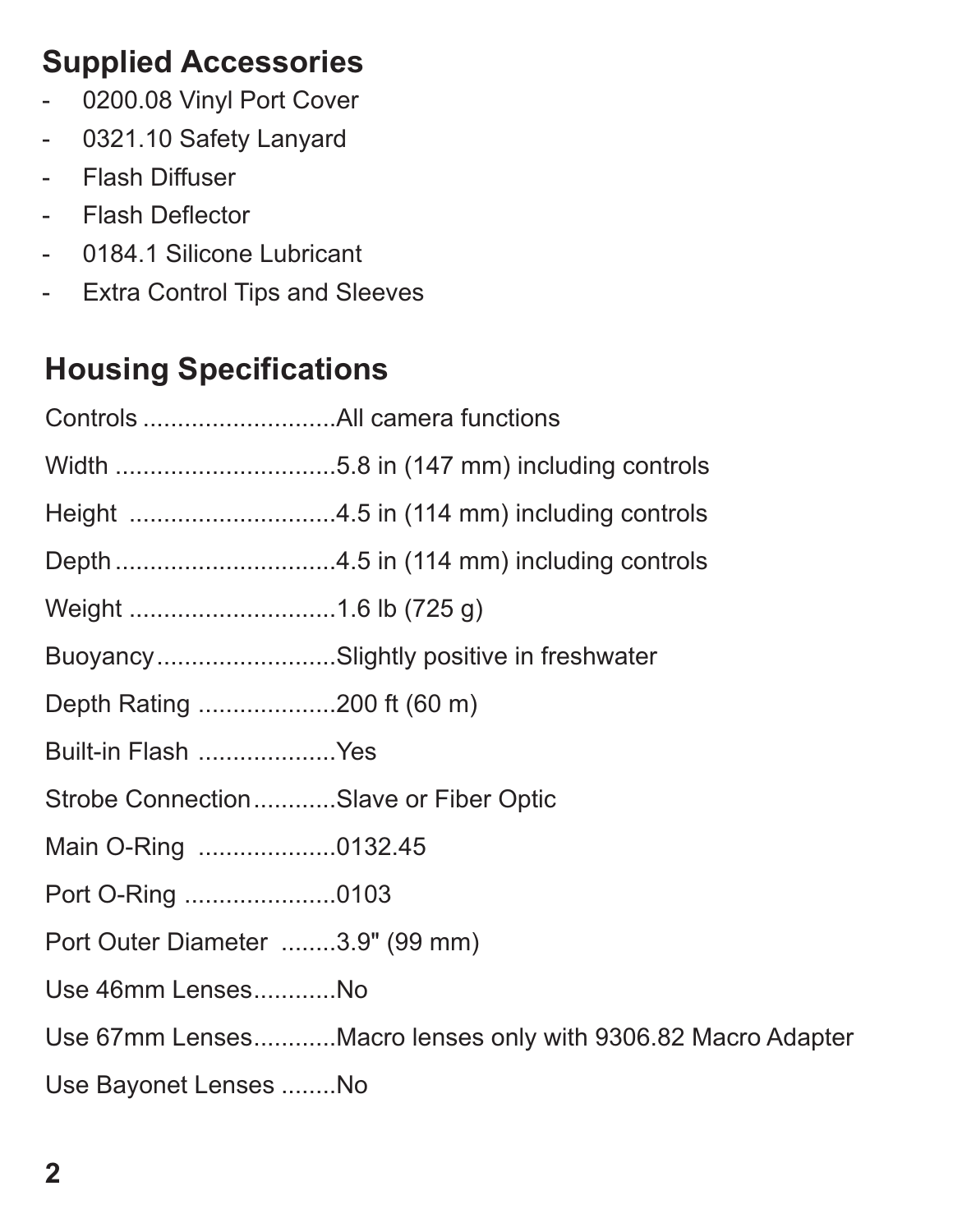# **Parts of the Housing**



- 1. Playback Button
- 2. <del>M</del>Movie Button
- 3. **III ▲** Auto/Single Erase/UP Button 8. ? Help Button
- 4. **ECO** Button
- 5. FUNC./SET Button
- 6. Flash / Right Button
- 7. **DISP.** Display / Down Button
	-
- 9. **MENU** Button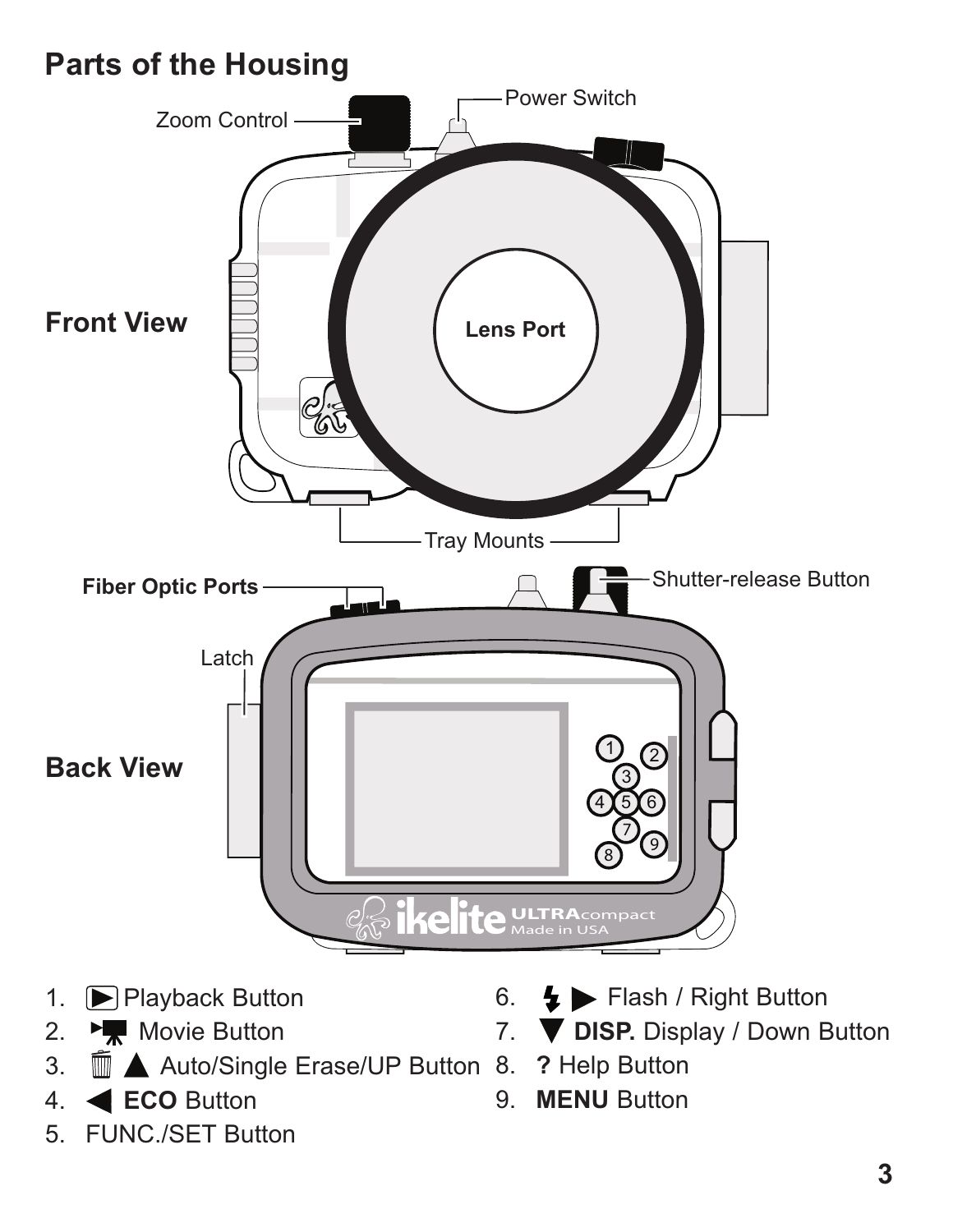### **Initial Camera Settings (before placing camera in housing)**

- Insert a fully charged battery. Due to the power required to operate the camera and LCD screen, start each dive with a fully charged camera battery.
- Set Flash to "On  $\blacktriangleright$  Flash always fires."
- **In FUNC./SET:**

Set Light Metering to "<sup>"</sup> Center Weighted Avg."

- Set White Balance to Auto "AWB." For best results, set to Custom " $\mathbb{Q}$ " and reset for each working depth.
- Set ISO to "200."
- Set Shooting Mode to "P" Program.
- Set Focus Range to "Normal" or "Normal" or " Macro" for close-up shots.
- Set Image Recording Size to "L" 20M.
- Set Movie Quality to "HD."
- **In MENU Shooting Settings:**
- Set AF Frame to "Center"
- Set Digital Zoom, AF-Point Zoom and Servo AF to "Off."
- Set Continuous AF to "On." A strobe focusing light is recommended to assist AF underwater.
- Set Lamp Setting and Red-Eye Corr. to "Off."
- Set Review Image after shooting to "8 Seconds."
- Set Blink Detection and Grid Lines to "Off." Set IS Mode to "Continuous."
- **In MENU Camera Settings:**
- Set Date/Time and Time Zone.
- In Power Saving, set Auto Power Down to "Off"; Display Off to "3 min."
- Insert and Format an SCHD memory card.

**Notes:** Enable Macro **M** mode when shooting close-up subjects. If overexposure occurs, back away from the subject and zoom in, and/or use "-"  $\blacktriangleright$  exposure compensation.

Camera functions not mentioned should be set to user's desired setting.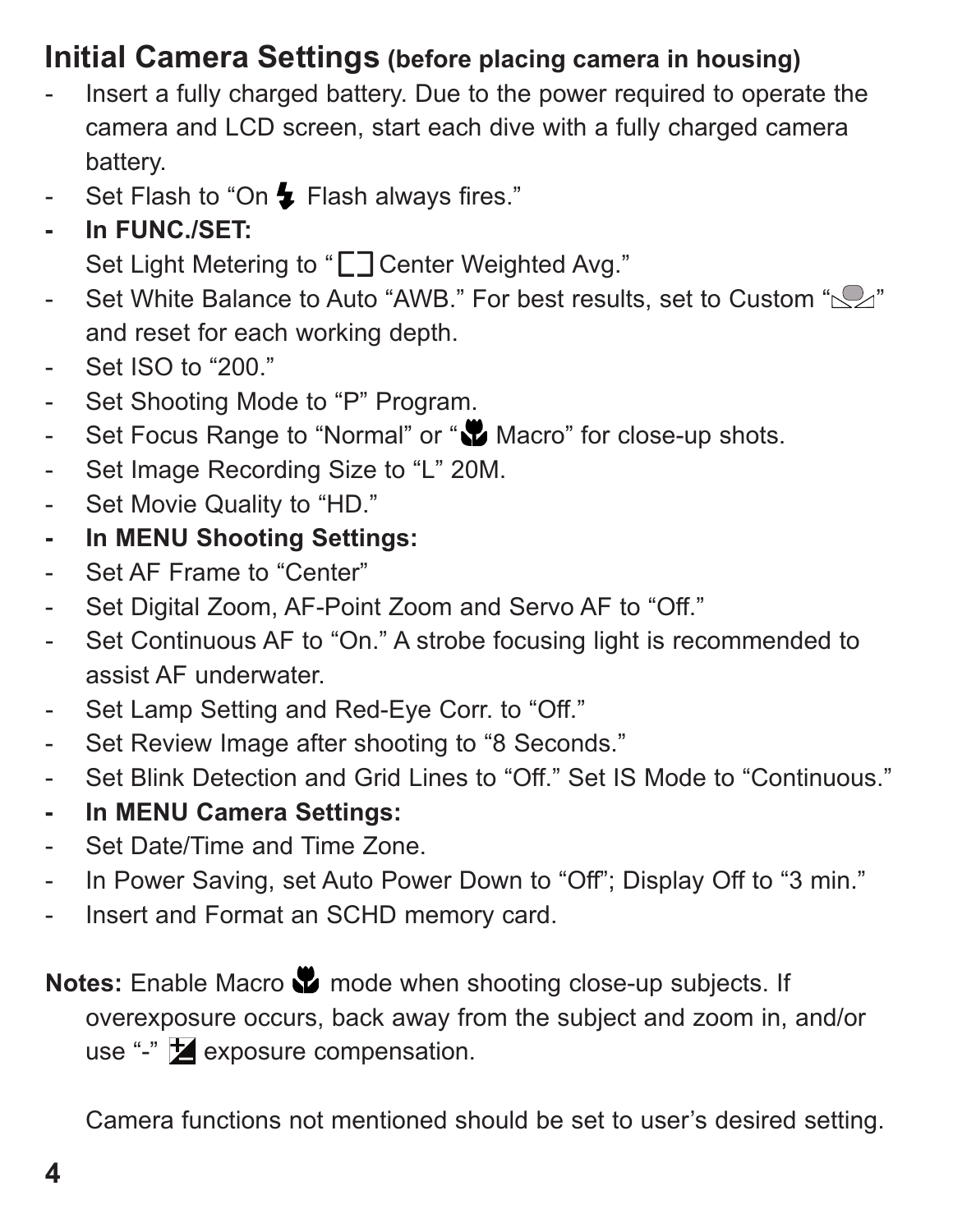## **External Accessory Lenses**

#### **WD-4 Wide-Angle Conversion Dome 6430.4**

The removeable WD-4 corrects light refraction underwater, restoring the camera's original angle of coverage. Approximately 3/4 of the camera's zoom range can be used with the dome in place.



#### **External Macro Adaptor 9306.82**

Allows attachment of 67mm threaded macro lenses from Inon and Epoque. NOT for use with 67mm threaded wide-angle lenses.



**Note:** Other wide angle conversion or accessory lenses cannot be used with this housing.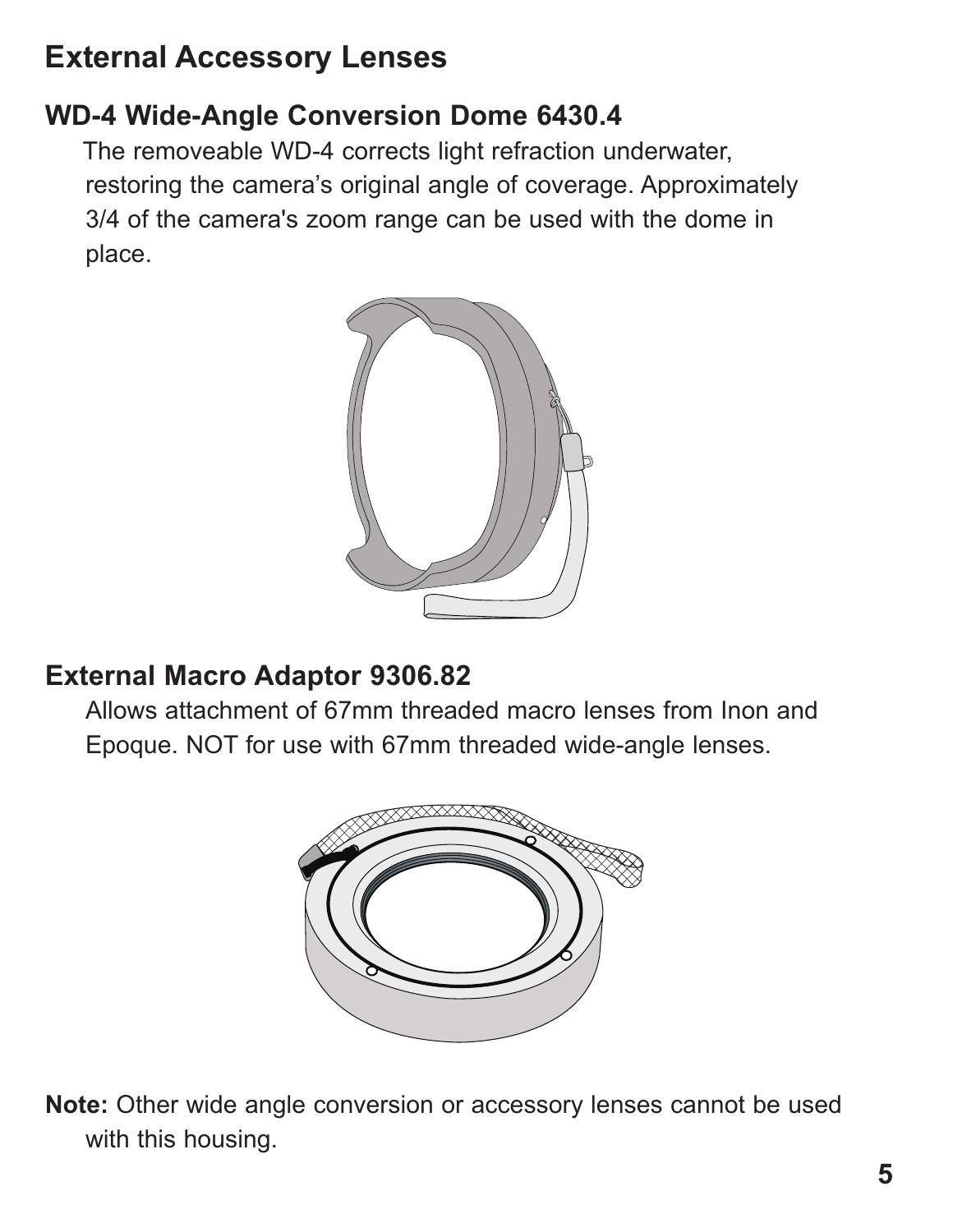### **AF35 Strobe Package 4035**

The AutoFlash AF35 kit is a great compliment, and an effortless, affordable way to add a flash to your new Ikelite point and shoot camera system. Everything you need to get started is in the box. Just attach it to the bottom of your housing and start taking pictures!



The AF35 Strobe Package is available to support your housing along with a full range of accessories. Please visit **www.ikelite.com** to see the most current information about recommended accessories for your housing.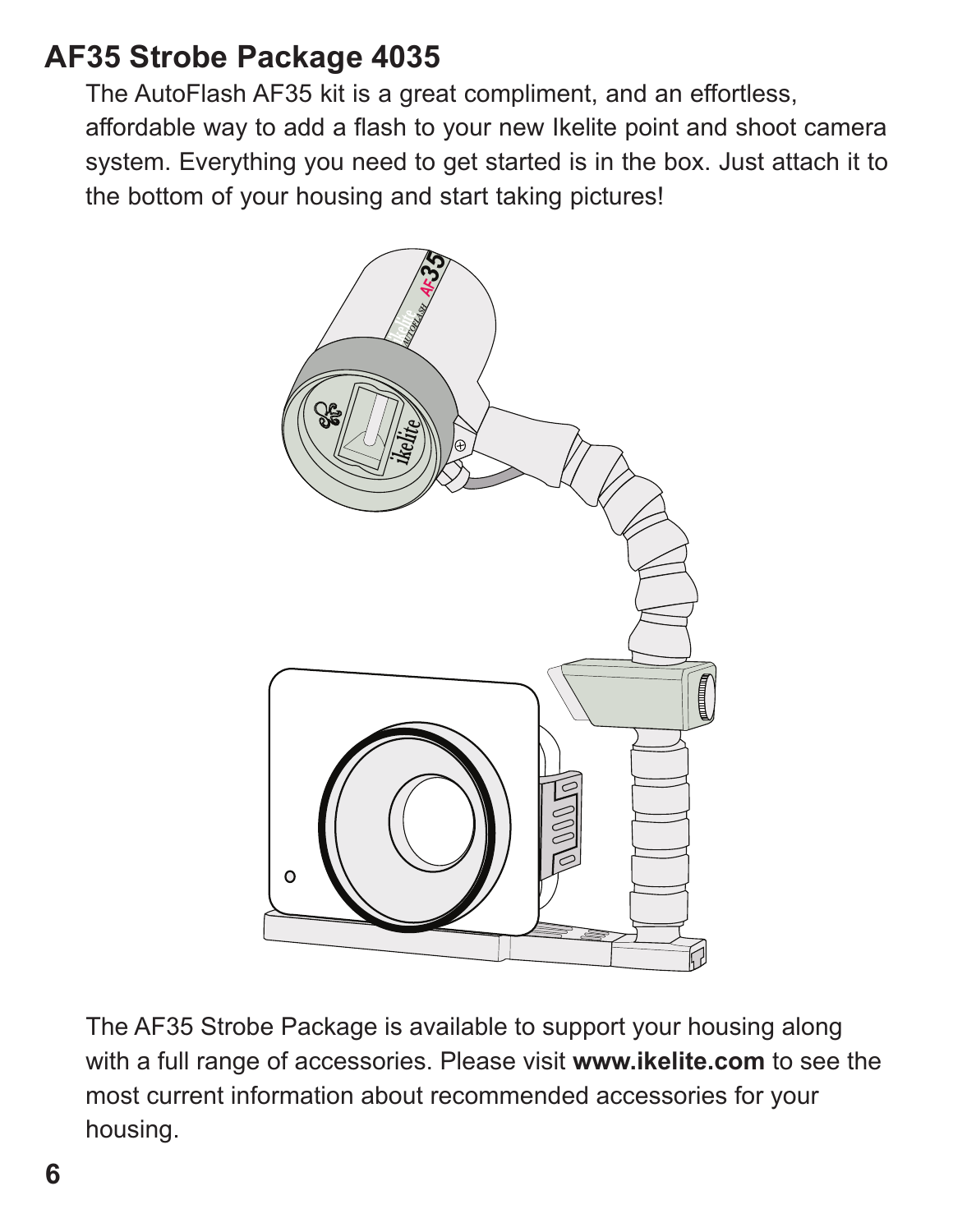## **Customer Support**

Please read the troubleshooting section of the "Instruction Manual" before contacting Ikelite.

## **Limited Warranty**

This Ikelite product is warranted against any manufacturing defects for a period of one (1) year from the original date of purchase. Defective products should be returned to Ikelite postage paid. Ikelite will, at its sole discretion, repair or replace such products, and will return to customer postage paid. All other claims of any nature are not covered. Except as mentioned above, no other warranty expressed or implied applies to this Ikelite product**.**